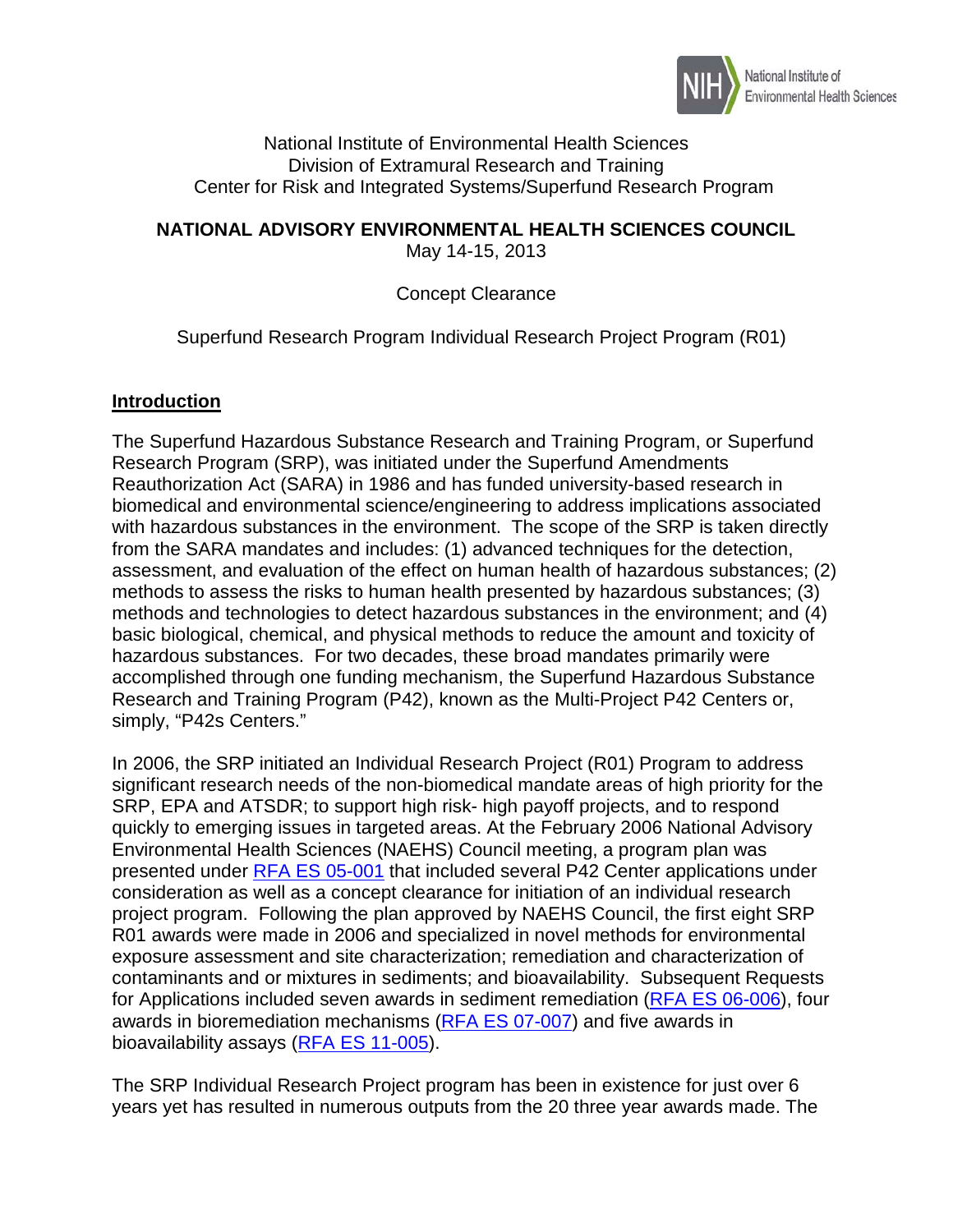

 impact of the research conducted through these awards is evident from the publication success story is the 2011 work by Isaac Wirgin published in *Science* that identified the mechanistic basis of resistance to polychlorinated biphenyl (PCB) contaminants in of generations. Another mechanistic R01 project, led by Gemma Reguera, resulted in several patents for biomimetic devices based on metal reduction by *Geobacter* spp. effective *in situ* bioremediation strategies for uranium and other toxic metals and for this at a contaminated site at Fort Eustis, VA (Ghosh *et al*. 2011). Another SRP R01 *de novo* – as a result of interactions between particles in combustion by-products, thus record, the patents filed, field application activities, and grant spin-offs. One notable Atlantic tomcod from the Hudson River. They unveiled extraordinarily strong selective pressures driving genetic evolution in dozens of generations, as opposed to thousands (Reguera *et al*. 2010, 2011a, 2011b, 2012). These devices are needed to design long-term stewardship of contaminated sites. Research by Upal Ghosh published in *Environmental Science and Technology* demonstrated that addition of activated carbon to PCB-contaminated sediments greatly reduces PCB bioavailability and demonstrated project let by Barry Dellinger discovered that toxic persistent free radicals are formed – presenting a potentially overlooked mechanism of toxicity of hazardous substances (Lomnicki *et al*., 2008). This discovery eventually led to the formation of the Louisiana State University SRP P42 research center which is investigating the formation and toxicological implications of these radicals.

 These are some examples indicating the R01 program has been responsive to the and support emerging and or risky research issues. At this juncture, the current SRP the [2010 SRP Strategic Plan,](http://www.niehs.nih.gov/research/supported/assets/docs/r_s/srp_about_2010_plan.pdf) consultation with partners from the EPA and Agency for Toxicology and Disease Registry (ATSDR) is a key process for development of highly relevant funding announcements. In addition, the 2010 Strategic Plan stresses the R01 program. intended objective to address research needs for the EPA, fill research portfolio gaps, R01 awards are in the final year of funding, presenting an opportunity to release a new RFA. As has been the case for all the SRP RFAs, and particularly after the release of importance of problem-based, solution oriented research and places a high value on investigator-initiated research translation. Lastly, the ability for the SRP to maximize its programmatic investment is an important consideration for the continuation of the SRP

# **Research Goals and Scope**

 Opportunity Announcement (FOA) to complement the science emerging from the Building on the past R01 grantee achievements, SRP intends to issue another Funding previous RFAs while maintaining our commitment to focus on research that is highly relevant to Superfund stakeholders. Through a standing SRP-EPA-ATSDR working group known as "Research to Risk Assessment", the SRP has been able to identify pressing issues that require basic research in order to fulfill site assessment and management challenges of our Superfund stakeholders. Through this working group, critical emerging issues surface for which new SRP could potentially to address. For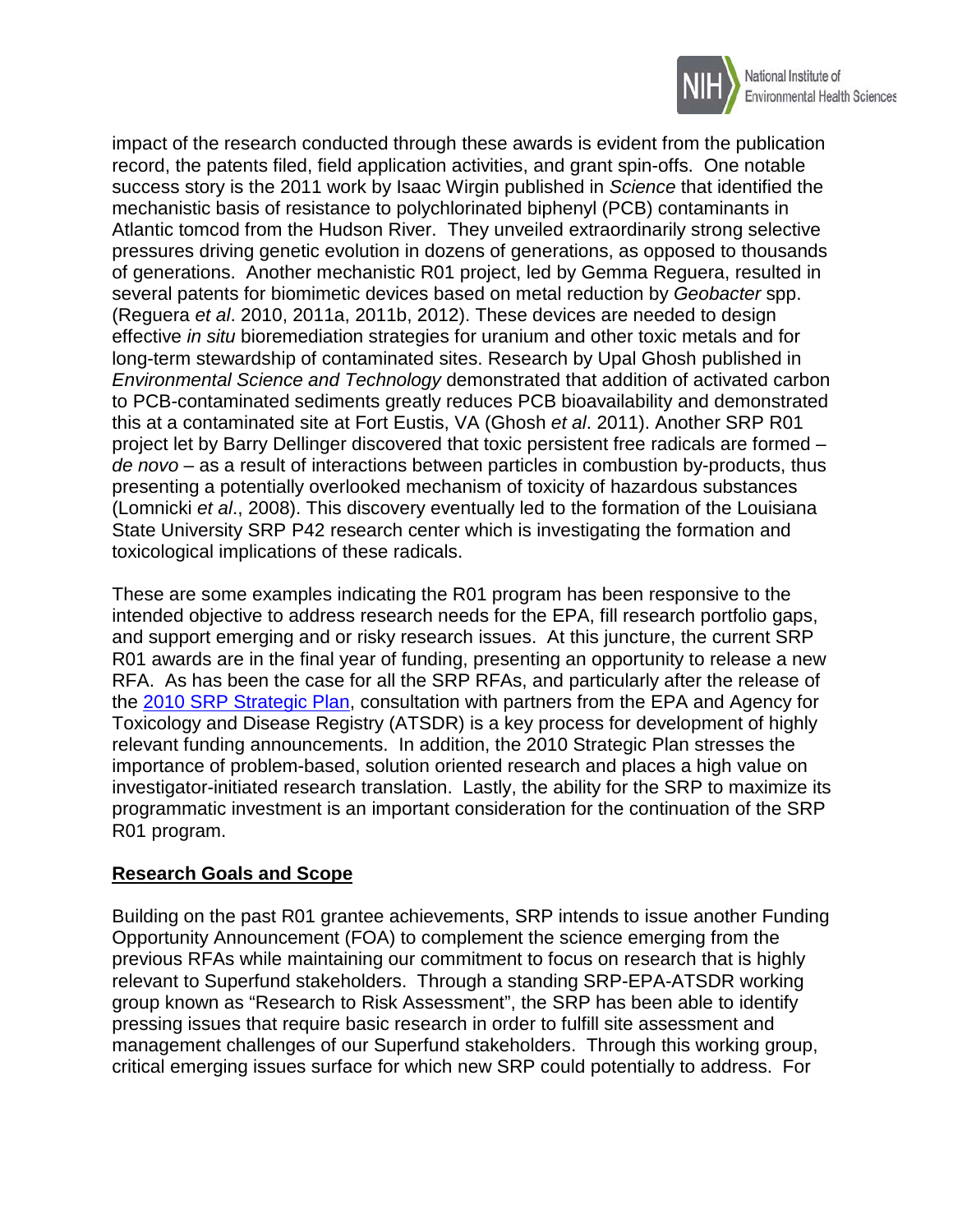

example, lack of knowledge of the mechanisms of contaminant bioavailability mechanisms has implications for site assessment and management.

contaminants to living systems. The SRP intends to develop an FOA to explore the complex biological, geological and chemical processes that have implications for exposure risk by living systems. By understanding the mechanisms of these complex interactions, we are better equipped to establish science-based decision making for site management, priority-setting, and remedy selection. This proposed FOA would feature advanced imaging technologies, analytical methodologies, and empirical evidence of the biological, geological, and chemical processes that alter the availability and or toxicity of environmental

 managers at Superfund sites. Applicants will be asked to provide a clear description of how the hazardous substance(s) being studied and subsequent results are relevant to Superfund and how their research will lead to better decision making for risk assessors and remediation

### **Mechanism and Justification**

 This funding announcement will utilize the R01 grant mechanism. SRP currently has a FY 2013 allocation of \$1,500,000 for the support of five R01 grants. As this is the final year of these R01 grants, SRP will, in FY 2014, utilize this same level of funding for making new awards under this upcoming solicitation. It is anticipated that up to  $6 - 8$ awards may be funded under this announcement.

#### **References:**

 CDC (Centers for Disease Control and Prevention). 2012. Low Level Lead Exposure Harms Children: A Renewed Call for Primary Prevention. [http://www.cdc.gov/nceh/lead/ACCLPP/Final\\_Document\\_030712.pdf.](http://www.cdc.gov/nceh/lead/ACCLPP/Final_Document_030712.pdf)

Technol. 45, 1163-1168. Ghosh, U., Luthy, R.G., Cornelissen, G., Werner, D., Menzie, C.A., 2011. In-situ sorbent amendments: A new direction in contaminated sediment management. Environ. Sci.

S. Lomnicki, H. Truong, E. Vejerano, and B. Dellinger "A Copper Oxide-Based Model of Persistent Free Radical Formation on Combustion-Derived Particulate Matter", Environ. Sci. Technol., 2008, 42, 4982-4988. PubMed PMID: 18678037

 claiming priority to U.S. Provisional Patent Application Serial No. 61/378,188, filed on Reguera, G., S. Lampa-Pastirk, S. Tesmer, and J. Veazey, Microbial nanowires and methods of making and using same. U.S. Patent Application Serial No. 13/221,495 August 30, 2010.